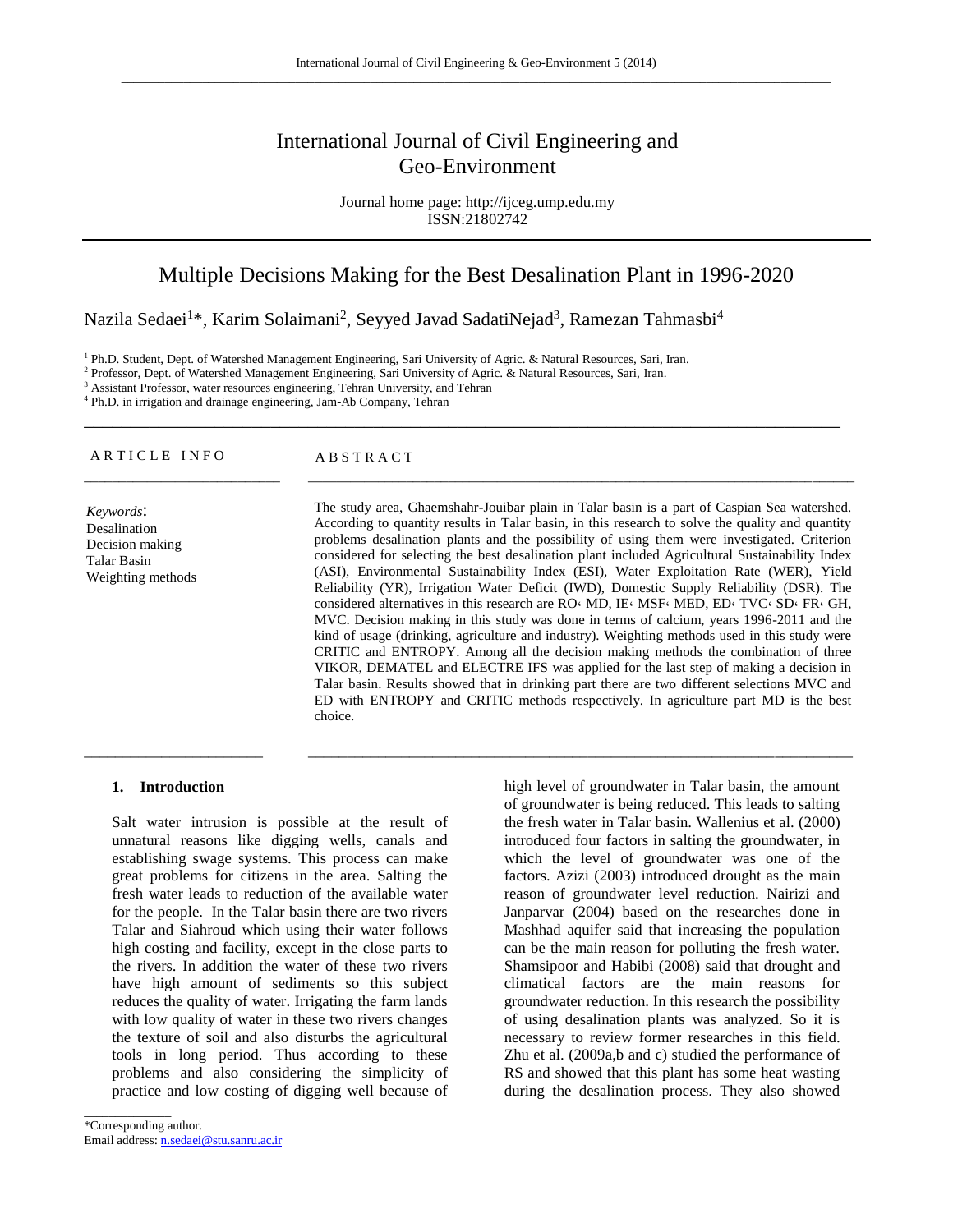that this problem can be solved simply by substituting the membranes in the plant. On the other hand, Li (2010) created an optimization model for increasing the quality of desalination plant named SEC but they did not present any satisfactory result for their model. Fulaij (2011) in its Ph.D. thesis analyzed the performance of MSF plant. He used FLUENT in order to optimize the performance of MSF and showed that the performance would be increased from 3 to 39 percent by applying FLUENT beside MSF. Skiborowski et al. (2012) combined two desalination plants and they understood that this combination is possible in every condition. Discussion on the water resources was started from the ancient times but nowadays it becomes more important. Thus programming of water resources practices are originating of more complex analyzes. With increasing the demands and challenges on water resources, single criteria analyzes changed to multiple ones (Abrishamchi et al. 2005). Multiple analyzes includes two kinds first is done by one person (MCSDM) and second is done by more than one person (MCMDM). Some of MCDM methods are ELECTRE introduced by Roy (1991), DEMATEL and VIKOR and also TOPSIS (Hwang, 1998), PROMETHEE (Brans and Mareschal 1992) and other methods. Wallenius et al. (2008) showed that among 7000 times that multiple methods are used 267 times is related to water resources management. Atanassove and Gorgiev (1993) introduced A-IFS and told that with this method it is possible to have rational programming. Klir and Bou (1995) in their research showed that fuzzy methods are suitable when we have inputs made in programming language. In fuzzy environments making so many decisions can be possible (Chowdhary and Champagen 2006). Mohsen and El-Jayyousi (1999) classified desalination plants with AHP and showed that RS and IE are the best alternatives among other methods. Their results are consistent with the results of Hajeeh and El-Osman (2005). In 2010 they presented that the amount of energy used in desalination plants, water quality and investigation cost are the most important criterion for

selecting the best desalination plant. Li (2005) introduced some new methods based on A-IFS and told that A-IFS is a linear method that analyze alternatives and criterion individually. Based on Rahmani (2010) results and also data gathered from Water Organization of Mazandaran's province (WOMP) and due to increasing in population, and as a result of indiscriminate extraction of groundwater, the slope of water table became reverse allowing salty water of sea entering into the aquifer. So in this research tried to solve the problem of salting water. One of the methods for solving this problem and using the available water in the basin is desalination of salting groundwater. For making a good decision about desalination it is necessary to choose the best desalination plant among all the plants created in the recent years.

### **2. Materials and methods**

## *2.1 Study Area*

Talar basin is part of Caspian Sea basin that is located between Albourz altitudes and Caspian Sea (see figure1). Talar basin covers a surface of 3385 km<sup>2</sup> and its aquifer is about 899 km<sup>2</sup>. The Talar basin is fall between 52˚ 35′ 10′′ to 53˚ 24′ 7′′ longitude and 35˚ 54′ 0′′ to 36˚ 47′ 0′′ latitude. The main cities located in Talar basin are Sari, Ghaemshahr and Jouibar. The area has experienced intensive human activities including agricultural and industrial and tourism. According to Rahmani (2010) different sources of pollution are identified including main cities, geological formations and mining activities. Mining from rivers and variability of precipitation in time are two factors that limit the water resources. Since water in wells is of good quality and is available, people use it for daily needs. But, due to increasing in population, and as a result of indiscriminate extraction of groundwater, the slope of water table became reverse allowing salty water of sea entering into the aquifer. Location of wells in Talar aquifer demonstrated in Figure 1.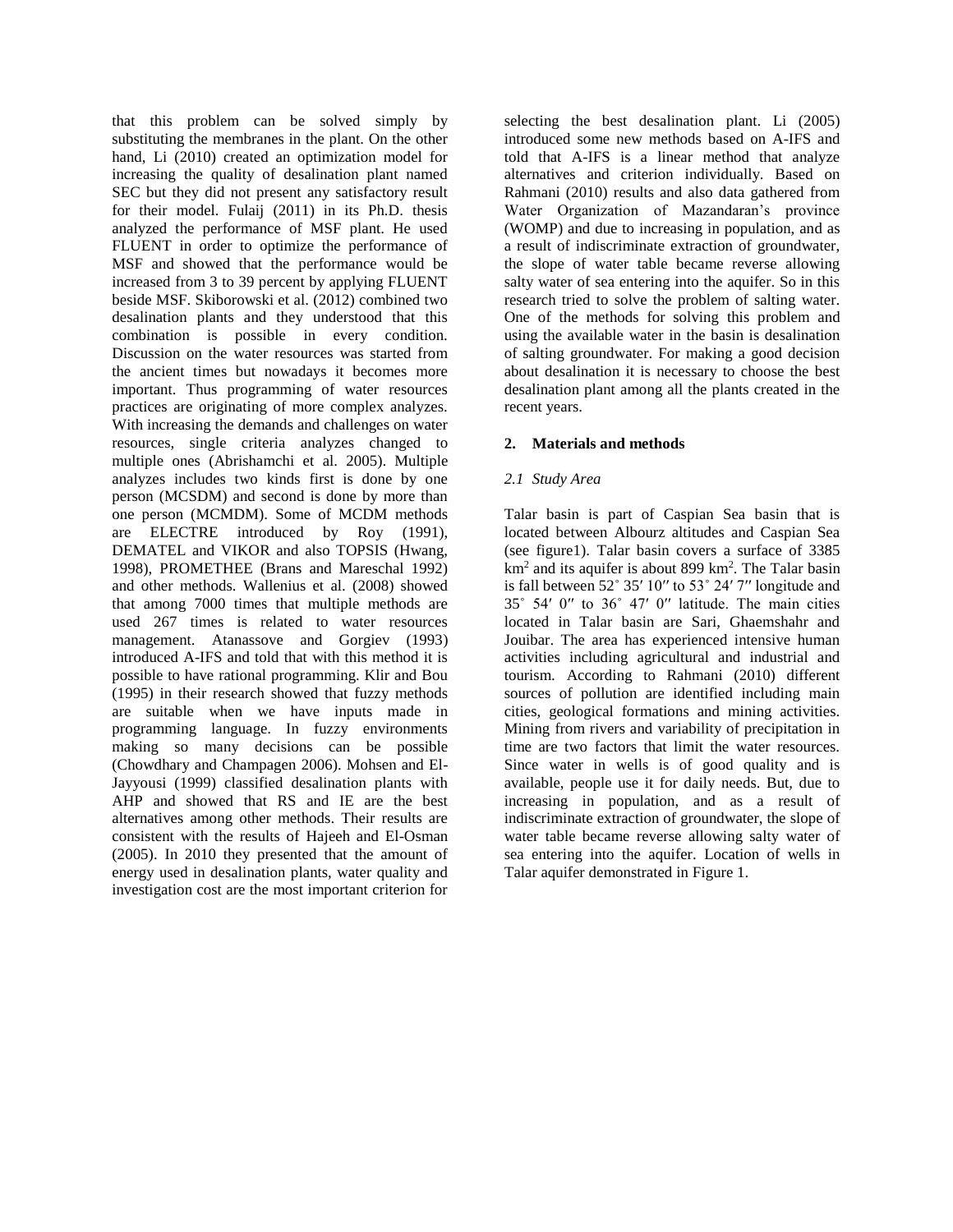



*2.2 Data Collection*



1) Quality data such as Anions and Cations

Water quality data collected from the Water Organization of Mazandaran's province (WOMP). Usually, uncertainties are embedded in the observed data as well as development processes that is<br>propagated through synthesizing, developing through synthesizing, developing thresholds based on unimpaired flow and assessing resources gaps (Liang et al. 2012). According to table 1 and 2 there are 27991 wells in Talar aquifer in which the usage of wells for different usage has provided.

| Year                        | 1951 | 1961       | 1971                                                                           | 1981        | 1991    | 2001  | 2006  | 2011  |
|-----------------------------|------|------------|--------------------------------------------------------------------------------|-------------|---------|-------|-------|-------|
| Numbers of                  | 64   | 187        | 795                                                                            | 3984        | 14168   | 8045  | 718   | 30    |
| wells                       |      |            |                                                                                |             |         |       |       |       |
| Cumulative                  | 64   | 251        | 1046                                                                           | 5030        | 19198   | 27243 | 27961 | 27991 |
|                             |      |            | <b>Table 2:</b> Wells characteristics based on different usages in Talar basin |             |         |       |       |       |
| Parameters                  |      |            |                                                                                |             |         |       |       |       |
| Drinking                    |      | Industrial |                                                                                | Agriculture | Fishing | Total |       |       |
| <b>Numbers</b>              | 4090 |            | 53                                                                             |             | 23785   |       |       | 27991 |
| depth<br>Average<br>(meter) |      | 11.8       |                                                                                |             | 3.2     |       |       |       |
| Minimum depth<br>(meter)    |      | 5          |                                                                                | 4           |         | 6     |       |       |
| Maximum depth<br>(meter)    |      | 150        | 130                                                                            |             | 170     | 130   |       |       |
| discharge<br>Mean           |      | 4.2        | 5.4                                                                            |             | 8.2     | 5.7   |       |       |

**Table 1:** Cumulative and individual numbers of wells during 1951-2011 in Talar basin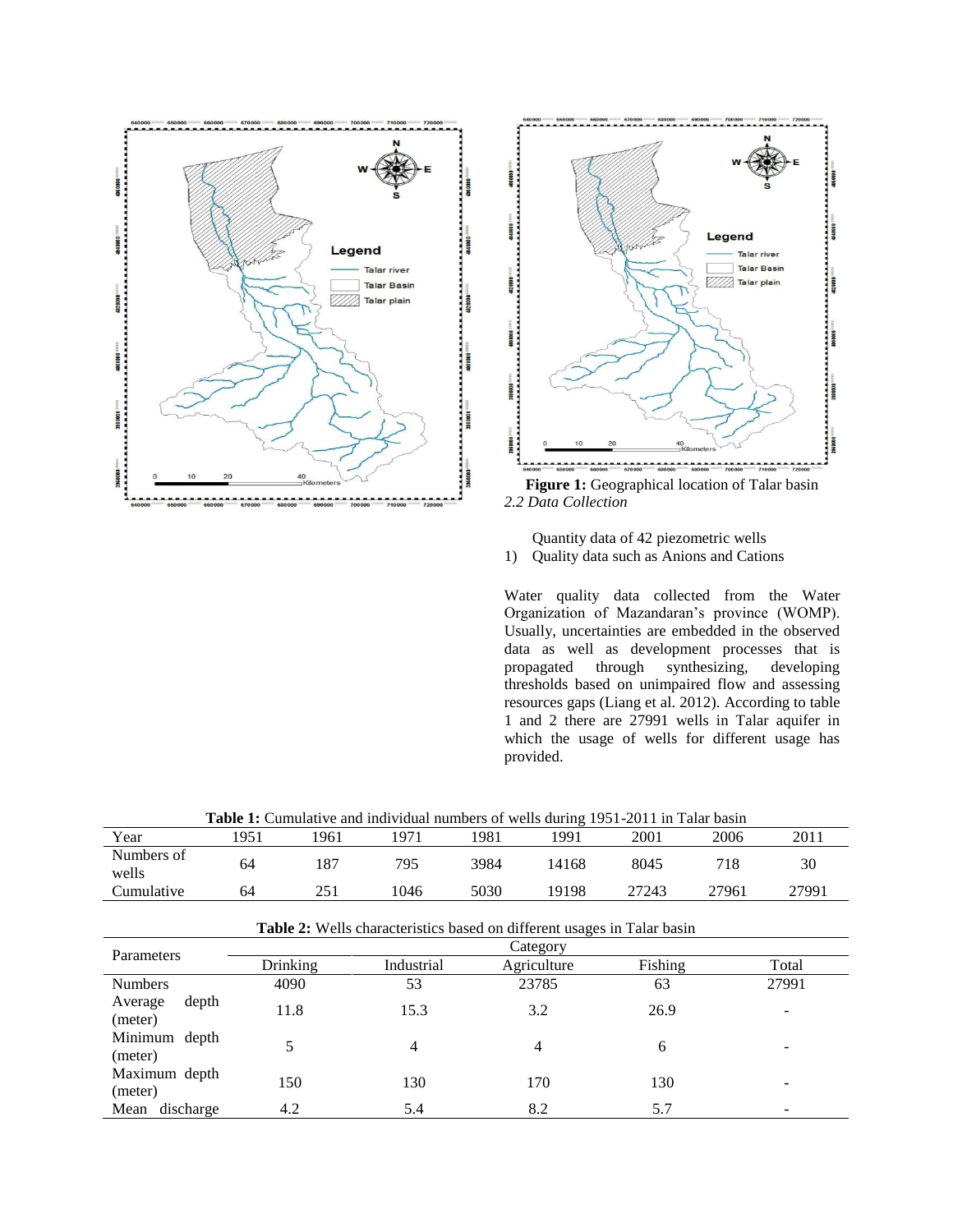#### **3. Methodology**

In this research the combination of three decisions making methods DEMATEL, VIKOR and ELECTRE-IFS was used to select the best desalination plant. DEMATEL just show the relationship among criterion. Second with CRITIC and ENTROPY the weight of each criterion was determined. Next the alternatives were classified using VIKOR method and at last the classification resulted by VIKOR method was optimized with ELECTERE under IFS environment.

### *3.1 Entropy method (EM)*

Entropy is generally understood as a measure of uncertainty in the information, as defined by Shannon and Weaver (1947). It indicates that a broad distribution represents more uncertainty than does a sharply peaked one (Deng et al.., 2000).

#### *3.2 CRITIC method*

In addition to the entropy method, any other method of measuring the divergence in performance ratings can be used to determine the objective weights. Diakoulaki et al.. (1995) has proposed the CRITIC Network. Then the performance matrix was created for predicted data except for one criterion IWD. IWD was computed and predicted for 1996-2011 and 2011-2020 by WEAP. Finally all the needed items are ready to run the decision making process.

#### **4. Results**

In order to select the best alternative among all the desalination plants a combination of three decision making methods DEMATEL, VIKOR and

(The Criteria Importance through Inter-criteria Correlation) method that uses correlation analysis to detect contrasts between criteria.

Yilmaz and Harmancioglu (2010) introduced some factors ASI, ESI, DSR, IWD, B/C, YR, IWUE, TPV and WER as suitable criterion but applying Mode method in this research distinguishes the most important ones (ASI, ESI, DSR, IWD and WER) among all the factors introduced by Yilmaz and Harmancioglu (2010). Then after computing the amount of each criterion next to each alternative the performance matrix will be created. Next with creating the performance matrix it is possible to compute the ability of each alternative to reduce the quality factor (Ca) in input water in years 1996 to 2020 and in different parts such as drinking, industry and agriculture. Finally the most suitable desalination plant for the Talar basin would be introduced. One of the important items considered in this paper is that data recorded in the study area is for 1996 to 2011 but the results present some information about year 2020. For solving this gap for years 2011 to 2020, at first the amount of Ca was predicted using Neural

ELECTRE-IFS was used. To combine these three methods together in the environment of Excel first DEMATEL then VIKOR and finally ELECTRE-IFS methods were entered in to the excel environment and the output of combination of three methods determines the final decision making. It must be mentioned that before running the model the weights of each one of the criterion was calculated by two methods ENTROPY and CRITIC. Tables 3, 4 and 5 show the results of this part.

| <b>Table 3:</b> Final weights for Calcium in years (1996-2011)-1 |
|------------------------------------------------------------------|
|------------------------------------------------------------------|

| Final weights degrading | 1              | 2          | 3          | $\overline{4}$ | 5          | 6          | 7          | 8          | 9          | 10         | 11         |
|-------------------------|----------------|------------|------------|----------------|------------|------------|------------|------------|------------|------------|------------|
| Drinking-ENTROPY        | ED             | <b>TVC</b> | RO.        | MD             | <b>MED</b> | <b>MSF</b> | <b>MVC</b> | <b>SD</b>  | IE         | <b>GH</b>  | <b>FR</b>  |
| Each unit weight        | 0.78           | 0.64       | 0.52       | 0.51           | 0.48       | 0.421      | 0.418      | 0.386      | 0.381      | 0.379      | 0.32       |
| Drinking-CRITIC         | ED             | <b>MSF</b> | <b>MED</b> | <b>SD</b>      | <b>TVC</b> | RO         | <b>MVC</b> | FR         | GН         | MD         | IE         |
| Each unit weight        | 0.629          | 0.66       | 0.623      | 0.599          | 0.586      | 0.579      | 0.577      | 0.455      | 0.43       | 0.41       | 0.33       |
| Agriculture-ENTROPY     | R <sub>O</sub> | IE         | ED         | <b>MED</b>     | MD         | <b>SD</b>  | TVC        | <b>MSF</b> | <b>MVC</b> | <b>GH</b>  | <b>FR</b>  |
| Each unit weight        | 0.667          | 0.532      | 0.513      | 0.51           | 0.504      | 0.477      | 0.472      | 0.419      | 0.411      | 0.354      | 0.323      |
| Agriculture-CRITIC      | IE             | ED         | MD         | RO             | <b>FR</b>  | <b>GH</b>  | <b>MED</b> | <b>SD</b>  | <b>TVC</b> | <b>MSF</b> | <b>MVC</b> |
| Each unit weight        | 0.789          | 0.744      | 0.612      | 0.611          | 0.6        | 0.592      | 0.499      | 0.419      | 0.411      | 0.403      | 0.329      |
| Industry1-ENTROPY       | <b>FR</b>      | MD         | IE         | <b>MED</b>     | <b>MSF</b> | <b>MVC</b> | <b>SD</b>  | <b>TVC</b> | ED         | <b>RO</b>  | <b>GH</b>  |
| Each unit weight        | 0.716          | 0.683      | 0.65       | 0.616          | 0.583      | 0.55       | 0.55       | 0.483      | 0.45       | 0.416      | 0.4        |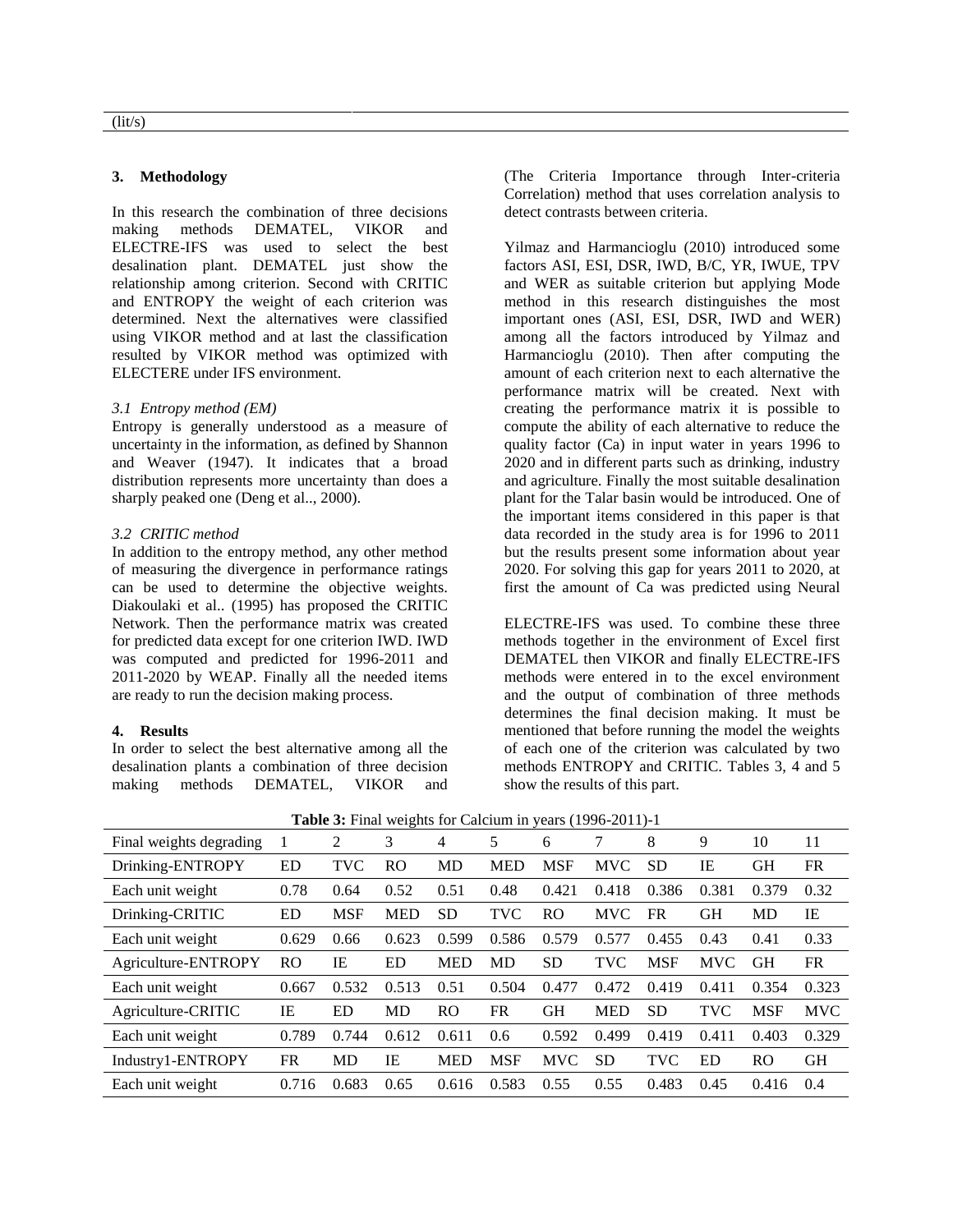| Industry1-CRITIC                                          | <b>MED</b>     | <b>FR</b> | <b>MSF</b> | <b>SD</b>      | <b>MVC</b> | <b>TVC</b> | IE         | ED         | <b>RO</b>  | <b>GH</b>      | MD         |  |
|-----------------------------------------------------------|----------------|-----------|------------|----------------|------------|------------|------------|------------|------------|----------------|------------|--|
| Each unit weight                                          | 0.77           | 0.64      | 0.62       | 0.55           | 0.54       | 0.512      | 0.491      | 0.488      | 0.487      | 0.476          | 0.419      |  |
|                                                           |                |           |            |                |            |            |            |            |            |                |            |  |
| Table 4: Final weights for Calcium in years (1996-2011)-2 |                |           |            |                |            |            |            |            |            |                |            |  |
| Final weights degrading                                   | 11             | 10        | 9          | 8              | 7          | 6          | 5          | 4          | 3          | $\overline{2}$ | 1          |  |
| Industry2-ENTROPY                                         | R <sub>O</sub> | MD        | IE         | <b>ED</b>      | <b>MVC</b> | TVC        | <b>SD</b>  | <b>MSF</b> | <b>MED</b> | <b>FR</b>      | <b>GH</b>  |  |
| Each unit weight                                          | 0.416          | 0.428     | 0.45       | 0.483          | 0.516      | 0.55       | 0.583      | 0.616      | 0.65       | 0.683          | 0.716      |  |
| Industry2-CRITIC                                          | IE             | ED        | <b>MVC</b> | <b>TVC</b>     | <b>SD</b>  | <b>MED</b> | <b>MSF</b> | <b>RO</b>  | GH         | <b>FR</b>      | <b>MD</b>  |  |
| Each unit weight                                          | 0.383          | 0.416     | 0.45       | 0.5            | 0.516      | 0.55       | 0.566      | 0.65       | 0.651      | 0.683          | 0.716      |  |
| Industry3-ENTROPY                                         | IE             | ED        | <b>MVC</b> | <b>TVC</b>     | <b>SD</b>  | <b>MED</b> | <b>MSF</b> | GH         | RO         | <b>FR</b>      | MD         |  |
| Each unit weight                                          | 0.383          | 0.4       | 0.45       | 0.466          | 0.5        | 0.533      | 0.566      | 0.6        | 0.633      | 0.666          | 0.7        |  |
| Industry3-CRITIC                                          | <b>MVC</b>     | <b>RO</b> | ED         | IE             | <b>MED</b> | SD.        | <b>GH</b>  | MSF        | TVC        | MD             | FR         |  |
| Each unit weight                                          | 0.5            | 0.571     | 0.619      | 0.630          | 0.642      | 0.642      | 0.642      | 0.714      | 0.715      | 0.716          | 0.785      |  |
| Industry4-ENTROPY                                         | <b>MD</b>      | <b>ED</b> | IE         | R <sub>O</sub> | <b>GH</b>  | <b>MVC</b> | <b>TVC</b> | <b>SD</b>  | <b>FR</b>  | <b>MED</b>     | <b>MSF</b> |  |
| Each unit weight                                          | $\theta$       | 0.142     | 0.190      | 0.214          | 0.285      | 0.286      | 0.357      | 0.428      | 0.5        | 0.547          | 0.619      |  |
| Industry4-CRITIC                                          | <b>MVC</b>     | ED        | MD         | <b>MSF</b>     | <b>MED</b> | TVC        | <b>SD</b>  | IE         | RO.        | <b>GH</b>      | FR         |  |
| Each unit weight                                          | $\Omega$       | $\Omega$  | 0.071      | 0.190          | 0.191      | 0.192      | 0.193      | 0.2        | 0.214      | 0.215          | 0.428      |  |

**Table 5:** Final weights for Calcium in years (2012-2020)

| Final<br>weights<br>degrading  | 11               | 10         | 9          | 8          | 7          | 6          | 5                  | $\overline{4}$      | 3          | $\overline{2}$ | 1          |
|--------------------------------|------------------|------------|------------|------------|------------|------------|--------------------|---------------------|------------|----------------|------------|
| Drinking-ENTROPY               | <b>MVC</b>       | <b>MED</b> | <b>FR</b>  | IE         | ED         | <b>SD</b>  | <b>GH</b>          | <b>RO</b>           | <b>TVC</b> | MD             | <b>MSF</b> |
| Each unit weight               | 0.071            | 0.142      | 0.2        | 0.285      | 0.357      | 0.485      | 0.5                | 0.642               | 0.642      | 0.642          | 0.714      |
| Drinking-CRITIC                | IE               | ED         | MD         | <b>MSF</b> | <b>TVC</b> | RO.        | <b>GH</b>          | FR                  | MV<br>C    | <b>SD</b>      | <b>MED</b> |
| Each unit weight               | 0.142            | 0.214      | 0.428      | 0.5        | 0.5        | 0.571      | 0.571              | 0.642               | 0.642      | 0.7            | 0.714      |
| Agriculture-<br><b>ENTROPY</b> | <b>TVC</b>       | <b>MVC</b> | <b>MED</b> | <b>FR</b>  | <b>GH</b>  | MD         | ED                 | IE                  | <b>MSF</b> | RO             | <b>SD</b>  |
| Each unit weight               | 0.142            | 0.190      | 0.285      | 0.4        | 0.5        | 0.547      | 0.547              | 0.547               | 0.642      | 0.714          | 0.714      |
| Agriculture-CRITIC             | <b>MED</b>       | <b>MSF</b> | <b>TVC</b> | <b>MVC</b> | <b>GH</b>  | <b>SD</b>  | <b>FR</b>          | IE                  | ED         | RO             | MD         |
| Each unit weight               | 0.071            | 0.143      | 0.143      | 0.190      | 0.285      | 0.357      | 0.4                | 0.571               | 0.642      | 0.713          | 0.714      |
| Industry1-ENTROPY              | R <sub>O</sub>   | GH         | <b>TVC</b> | SD         | <b>MVC</b> | IE         | <b>MED</b>         | ED                  | FR         | <b>MSF</b>     | MD         |
| Each unit weight               | $\boldsymbol{0}$ | 0.214      | 0.284      | 0.285      | 0.405      | 0.571      | 0.642              | 0.643               | 0.685      | 0.7            | 0.715      |
| Industry1-CRITIC               | <b>GH</b>        | <b>MSF</b> | <b>MED</b> | RO         | <b>SD</b>  | IE         | <b>TVC</b>         | MV<br>$\mathcal{C}$ | ED         | MD             | FR         |
| Each unit weight               | 0.142            | 0.214      | 0.285      | 0.357      | 0.358      | 0.428      | 0.5                | 0.571               | 0.572      | 0.642          | 0.716      |
| Industry2-ENTROPY              | <b>MED</b>       | IE         | ED         | MD         | <b>SD</b>  | <b>MSF</b> | <b>TVC</b>         | <b>GH</b>           | MV<br>C    | RO             | <b>FR</b>  |
| Each unit weight               | 0.141            | 0.142      | 0.190      | 0.285      | 0.429      | 0.570      | 0.571              | 0.573               | 0.642      | 0.690          | 0.718      |
| Industry2-CRITIC               | R <sub>O</sub>   | <b>SD</b>  | <b>MSF</b> | <b>TVC</b> | <b>MED</b> | <b>GH</b>  | MV<br>$\mathsf{C}$ | FR                  | <b>MD</b>  | ED             | IE         |
| Each unit weight               | 0.190            | 0.192      | 0.357      | 0.359      | 0.428      | 0.429      | 0.430              | 0.502               | 0.513      | 0.644          | 0.645      |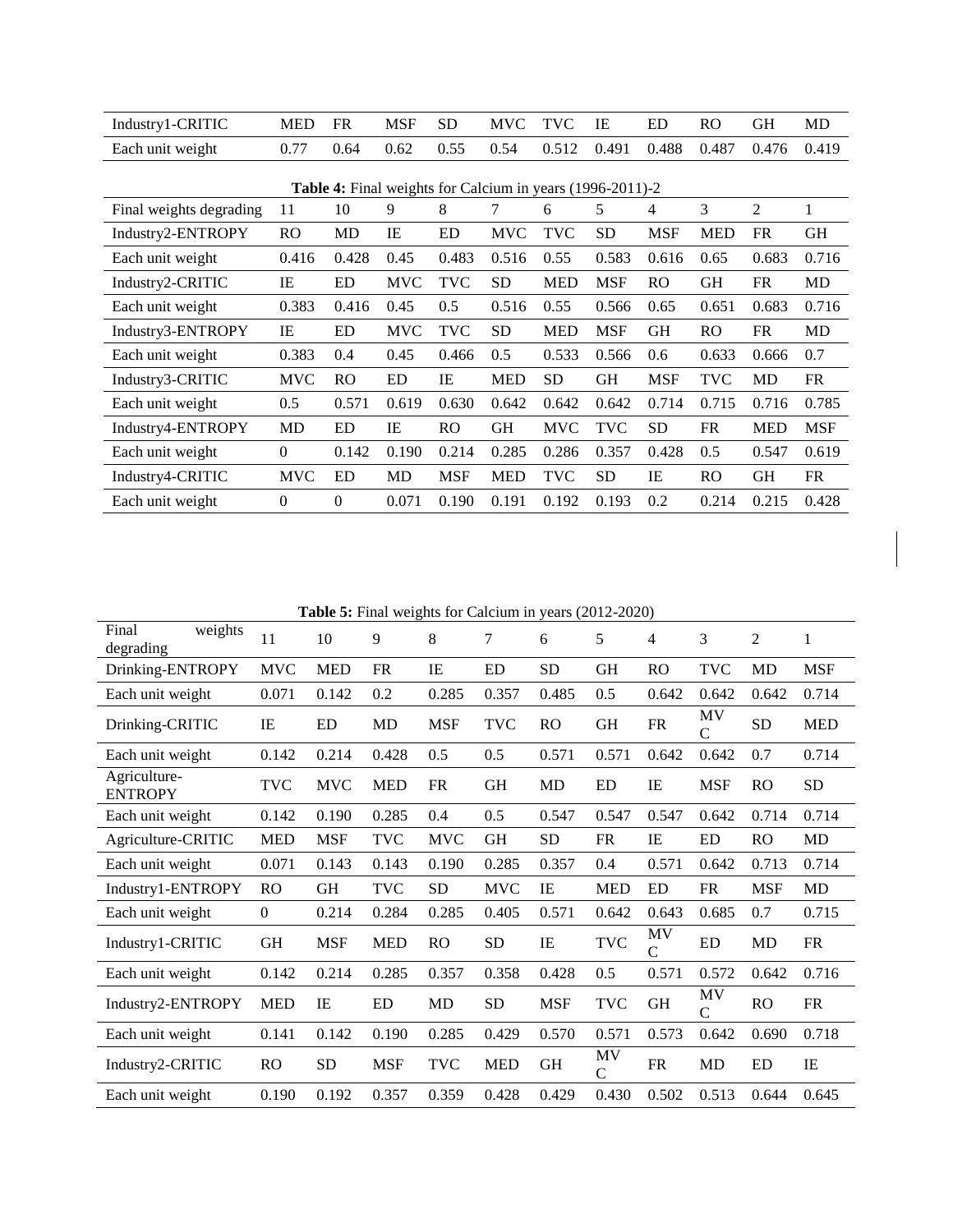| Industry3-ENTROPY | MD         | FR    | ED         | IE         | <b>GH</b>      | <b>MED</b> | R <sub>O</sub> | <b>SD</b>  | <b>TVC</b> | <b>MSF</b> | <b>MVC</b> |
|-------------------|------------|-------|------------|------------|----------------|------------|----------------|------------|------------|------------|------------|
| Each unit weight  | 0.142      | 0.214 | 0.215      | 0.218      | 0.333          | 0.380      | 0.390          | 0.495      | 0.5        | 0.561      | 0.571      |
| Industry3-CRITIC  | <b>RO</b>  | GН    | <b>MED</b> | <b>MSF</b> | <b>SD</b>      | <b>TVC</b> | ΜV<br>$\Gamma$ | FR         | ED         | MD         | IE         |
| Each unit weight  | 0.190      | 0.191 | 0.238      | 0.314      | 0.316          | 0.357      | 0.428          | 0.571      | 0.628      | 0.642      | 0.644      |
| Industry4-ENTROPY | <b>MED</b> | TVC   | ED         | IE         | R <sub>O</sub> | <b>MVC</b> | <b>SD</b>      | FR         | GH         | <b>MSF</b> | <b>MD</b>  |
| Each unit weight  | 0.071      | 0.142 | 0.143      | 0.144      | 0.214          | 0.216      | 0.286          | 0.342      | 0.357      | 0.428      | 0.571      |
| Industry4-CRITIC  | <b>MVC</b> | FR    | RO         | <b>MED</b> | TVC            | <b>SD</b>  | <b>GH</b>      | <b>MSF</b> | MD         | ED         | IE         |
| Each unit weight  | 0.142      | 0.190 | 0.214      | 0.216      | 0.286          | 0.357      | 0.428          | 0.571      | 0.576      | 0.579      | 0.580      |

#### **5. Conclusion**

Based on the results in the drinking part and also using ENTROPY methods for weighting desalination plants ED, TVC and RO are ranked respectively. On other hand, with CRITIC method this range is different ED, MSF and MED. Also Ghasemi and Danesh (2013), Mohsen and El-Jayyousi (1999), Turk (2003) reached to the same results. This result is opposite to Tomaszewska (2000), Lawson and Liold (1996; 1997) and Li (2005).

In years 1996-2011 in agriculture part and with using ENTROPY method, RO, IE and ED are ranked the best and with CRITIC method IE, ED and MD are ranked as the best alternatives. In this part the results of two weighting methods are not the same. This result is the same as Skiborowski (2012), Zhu et al. (2009 a; b; c), Li (2010), Strathmann (1994), Almulla et al. (2005), Weiss (1996), Kim et al. (2009), Brehant (2002). The results of using CRITIC method is opposite to Park et al. (2011). In industry 1 with ENTROPY method FR, MD and IE but with CRITIC ED, FR and MSF can be selected among all the alternatives. The result of ENTROPY method is consistent with the results of Pingli (2005) and Shone (1987) which introduced FR as the most economical desalination plant. On other hand the result of CRITIC method is opposite to them and is consistent with Ghasemi and Danesh (2013), Mohsen and El-Jayyousi (1999), Turek (2003). In the same table for Industry 2 with ENTROPY method RO, MD and IE. This result is the same with Ghoonemi (2012) and with CRITIC method IE, ED and MVC are ranked the best ones which are not the same with the results of Gryta and Tomaszewska (1998), Guijt et al. (2005 a and b), Ding et al. (2003), Phattaranawik et al. (2001; 2003 a; b). For industry 3 with the ENTROPY method IE, ED and MVC and with CRITIC method MVC, Ro and ED are ranked the best alternatives. The first results for this part are opposite to the results of Martinez et al. (1998), Yao (1992), Towler and Sinnott (2007). For the last industry number 4 with ENTROPY method MD, ED and IE and with CRITIC method MVC, ED and MD are preferred because of their high weight in comparison with other desalination plants. The results of the first part are the same with Dow et al. (2010), Macedonio et al. (2007), Banat et al. (2002) and He et al. (2011). On other hand the results of the second part for industry 4 are the same with the results of Khawaji et al. (2007), Nafey et al. (2006). To conclude this part we can prove that the results are the same in agriculture and industry 2 but for other parts such as drinking the classification and the weights of each unit are not the same. So for years 1996-2011 it is not possible to present a same result for all the parts.

Table shows that in years 2012-2020 in drinking part with two methods ENTROPY and CRITIC the classifications are MSF, MD, TVC and MED, SD, MVC. The first results are consistent with Helal (2005), El- Dessouky et al. (1995) and (1998), Ghounemi (2012), Hamed et al. (2000), Kahraman and Mangen (2005), Borsani and Rebagliati (2005), Nafey et al. (2006), Fulaij (2011). The second results are consistent with SkiBorowski et al. (2012), Wade (2001), El-Dessouky et al. (1998), El- Dessouky (2000), Darwish (2000).

In agriculture part and using ENTROPY and CRITIC, these two classifications are determined: SD, RO and MSF and with the second method MD, RO and ED. The ENTROPY result is the same as Bouchekima (2003). In these two researches solar plants are preferred in comparison with other plants. On other hand the result of CRITIC is consistent with Macedonio et al. (2007), Fane (1992), Banat et al. (2002), Drioli et al. (1999), Tomaszewska et al. (1993) and (2001), Nene et al. (2002), Sakai et al. (1986) and (1988).

In industry 1 and using ENTROPY method MD, MSF and FR and at the same part and using CRITIC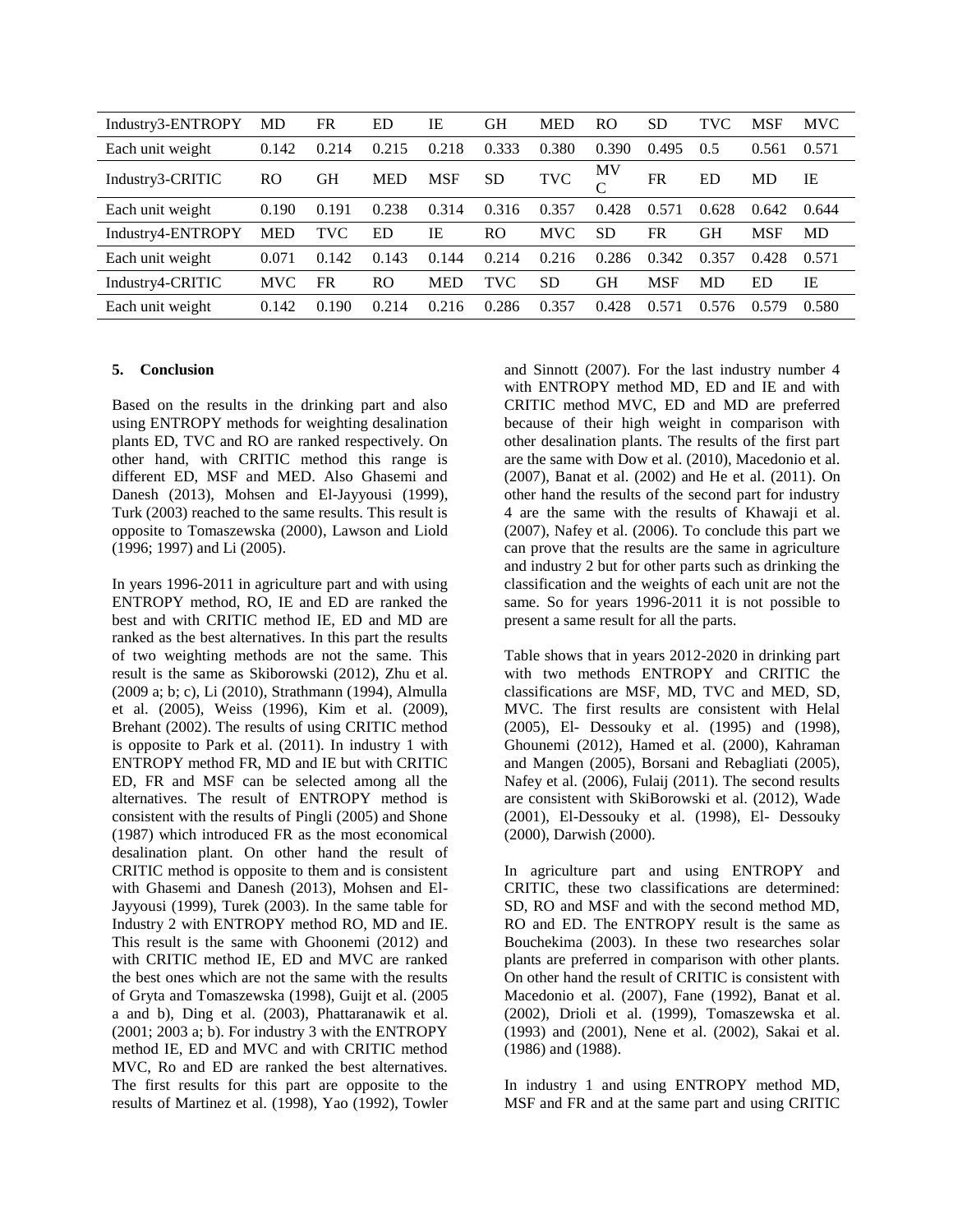method, FR, MD and ED ranked the best alternatives. The results of the first part are consistent with Gryta (2007), Perego et al. (2013), Hausmann et al. (2011a,b and 2012), Jansen et al. (2010), Walton et al. (2004), Blanco et al. (2009). On other hand the second results are the same as the results of Pingli et al. (2005).

In industry 2 and using ENTROPY method FR, RO and MVC and at the same part and using CRITIC, IE, ED and MD are ranked respectively. The first result is consistent with Pingli et al. (2005). What determined the second result shows that IE is the best alternative for desalination process in this part but this result has not been proved by others yet.

Industry 3 ENTROPY shows that MVC, MSF and TVC and CRITIC show that IE, MD and ED are the best choices. The first results are consistent with Khawaji et al. (2007) and Nafey et al. (2006). Industry 4 with ENTROPY and CRITIC shows different results. The first method shows that MD, MSF and GH but the second one shows that IE, ED and MD are the best. The first results are the same as Heinzl et al. (2012), Memsys (2011), Cipollina et al. (2012), Martineti et al. (2009), Cath et al. (2005) and (2011), Wang et al. (2011), Turek and Dydo (2003), Ji et al. (2010), Gryta et al. (2002).

In years 2012-2020 there were not any similar results among all the parts so this shows that in this period there is not any possibility to analyze the using of desalination plants or it might show that in these years there are multiple choices suitable for drinking, agriculture and industry. Thus in agriculture and industry 1 and 4 there is only one desalination plant MD that is selected as the best alternative.

To conclude the result, MVC with ENTROPY method and ED with CRITIC for drinking part for the years considered in this research were the best alternatives. This result is opposite to Salahi et al. (2010), Adham et al. (2011), Alley et al. (2011).

#### **References**

- Abrishamchi, A., Ebrahimian, A., Tajrishi, M., and Marino, M. A. 2005. Case study: application of multicriteria decision making to urban water supply. *J. Water Res. Plan. Management*, 131(4), 326–335.
- Adham, S., Hussain, A., Matar, L. M., Dores, R., Katebah, M., Janson, A. 2011. Evaluation and application of membrane distillation for seawater

desalination. in *Proceedings of Qatar Foundation Annual Research Forum*, Doha, Qatar.

- Alley, B., Beebe, A., Rodgers, J. R., Castle, J. W. 2011. Chemical and physical characterization of produced waters from conventional and unconventional fossil fuel resources. *Chemosphere*, 85(1), 74–82.
- Almulla, A., Hamad, A., and Gadalla, M. 2005. Integrating hybrid systems with existing thermal desalination plants, *Desalination*, 174(2), 171– 192.
- Atanassov, K. and Georgiev, C. 1993. Intuitionistic fuzzy prolog. *Fuzzy Sets and Systems*, 53(2), 121–128.
- Azizi, G. H. 2004. The Relationship between recent drought and ground water resources in Qazvin Plain. *Geophysical Research Quarterly*, 35(46), 131-143.
- Banat, F., Jumah, R., and Garaibeh, M. 2002. Exploitation of solar energy collected by solar stills for desalination by membrane distillation. *Renew. Energy*, 25(2), 293–305.
- Blanco Gálvez, J., García-Rodríguez, L., and Martín-Mateos, I. 2009. Seawater desalination by an innovative solar-powered membrane distillation system: The MEDESOL project. *Desalination*, 246(1), 567–576.
- Borsani, R. and Rebagliati, S. 2005. Fundamentals and costing of MSF desalination plants and comparison with other technologies. *Desalination*, 182(1), 29-37.
- Bouchekima, B. 2003. A solar desalination plant for domestic water needs in arid areas of South Algeria. *Desalination*, 153(1-3), 65-69.
- Brans, J. P. and Mareschal, B. 1992. PROMETHEE V: MCDM problems with segmentation constraints. *INFOR Journal*, 30(2), 85–96.
- Brehant, A., Bonnelye, V., and Perez, M. 2002. Comparison of MF/UF pretreatment with conventional filtration prior to RO membranes for surface seawater desalination. *Desalination*, 144(1-3), 353-360.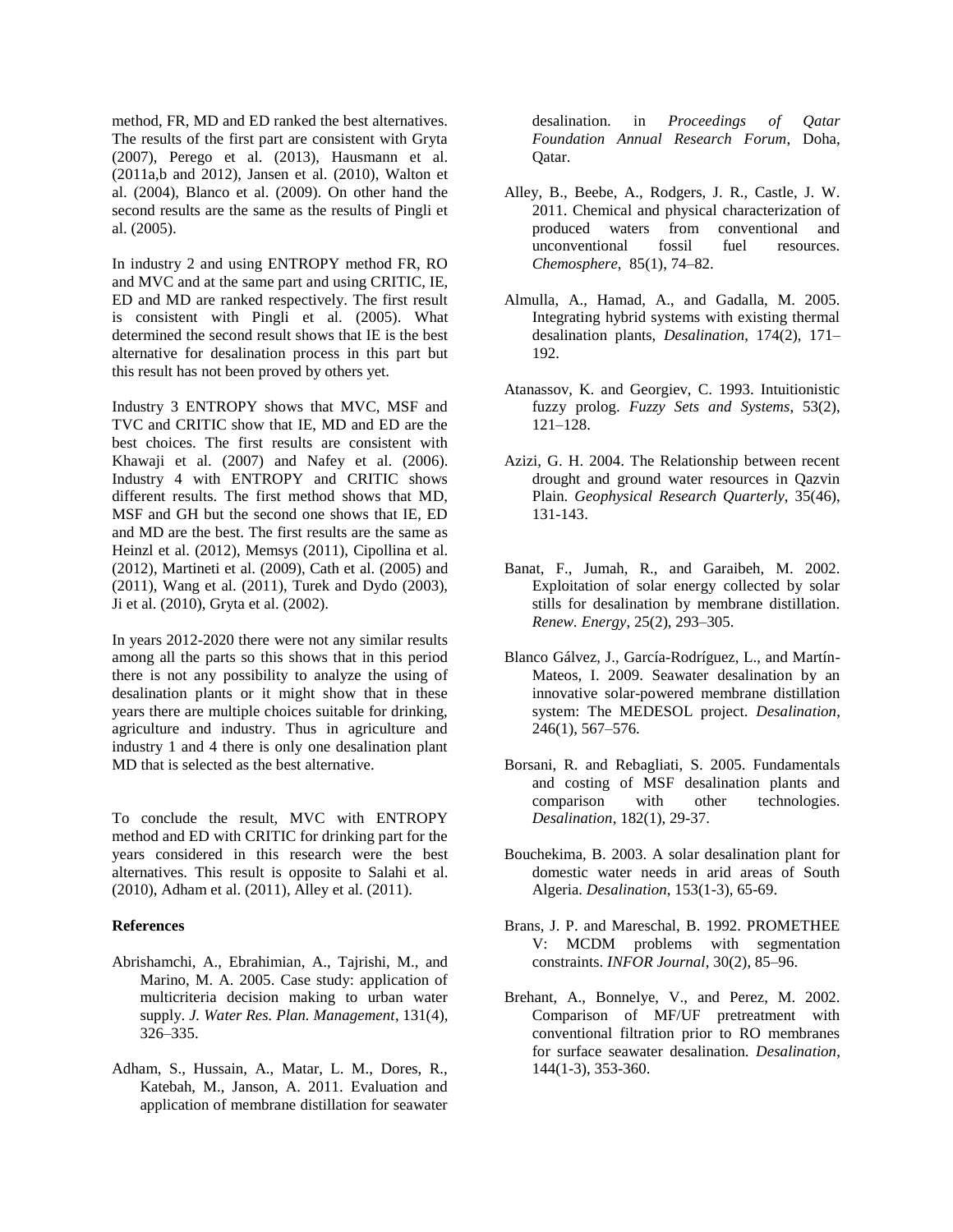- Cath, T. Y., Adams, D., and Childress, A. E. 2005. Membrane contactor processes for wastewater reclamation in space: II. Combined direct osmosis, osmotic distillation, and membrane distillation for treatment of metabolic wastewater. *J. Membr. Sci.*, 257(1), 111–119.
- Chowdhury, S. and Champagne, P. 2006. Multi-Criteria Decision Making In Fuzzy Environment. in *34th Annual Congress of the CSCE*, Calgary, Alberta, Canada.
- Cipollina, A., Di Sparti, M. G., Tamburini, A., and Micale, G. 2012). Development of a membrane distillation module for solar energy seawater desalination. *Chem. Eng. Res. Des.*, 90(2), 2101– 2121.
- Darwish, M. A. 2000. Fundamentals of multiple effect evaporation. *DESWARE – Encyclopedia of Desalination and Water Resources, EOLSS PUBLISHERS CO.LTD*.
- Deng, H., Yeh, C. H., and Willis, R. J. 2000. Intercompany comparison using modified TOPSIS with objective weights. *Comput. Oper. Res.*, 27(10), 963-973.
- Diakoulaki, D., Mavrotas, G., and Payayannakis, L. 1995. Determining objective weights in multiple criteria problems: the critic method, *Comput. Oper. Res.*, 22(7), 763-770.
- Ding, Z., Ma, R., and Fane, A. G. 2003. A new model for mass transfer in direct contact membrane distillation. *Desalination* ,151(3), 217–227.
- Dow, N., Duke, M., Zhang, J., O'Rielly, T., Li, J., Gray, S., Ostarcevic, E., and Atherton, P. 2010. Demonstration of solar driven membrane distillation in remote Victoria. paper presented at Australian Water Association (AWA) Ozwater Conference and Exhibition, Brisbane, Australia.
- Dow, N., Gray, S., Li, J. D., Ostarcevic, E., Barron, R., Liubinas, A., Atherton, P., Halliwell, D., and Mikel, D. 2011. Membrane distillation of industrial wastewater. *Australian Water Association Ozwater*, 11, 9-11.
- Drioli, E., Laganà, F., Criscuoli, A., and Barbieri, G. 1999. Integrated membrane operations in desalination processes. *Desalination*, 122(2), 141–145.
- El-Dessouky, H., Shaban, H. I. and Al.-Ramadan, H. 1995. Steady state analysis of multi stage flash desalination process. *Desalination*, 103(3), 271- 287.
- Fulaij, H. 2011. *Dynamic Modeling of Multi Stage Flash (MSF) Desalination Plant.* Doctoral dissertation, UCL (University College London)), London, U.K.
- Ghassemi, S. A. and Danesh, S. 2013. A hybrid fuzzy multi-criteria decision making approach for desalination process selection, *Desalination*, 313, 44–50.
- El-Ghonemy, A. M. K. 2012. RETRACTED: Future sustainable water desalination technologies for the Saudi Arabia: A review. *Renewable and Sustainable Energy Reviews*, 16(9), 6566–6597.
- Greenlee, L. F., Lawler, D. F., Freeman, B. D., Marrot, B., and Moulin, P. 2009. Reverse osmosis desalination: Water sources, technology, and today's challenges. *Water Res.*, 43(9), 2317– 2348.
- Gryta, M. and Tomaszewska, M. 1998. Heat transport in the membrane distillation process. *J. Membr. Sci.*, 144(1-2) 211–222.
- Gryta, M. 2002. Concentration of NaCl solution by membrane distillation integrated with crystallization. *Sep. Sci. Technol.*, 37(15), 3535– 3558.
- Gryta, M. 2007. Influence of polypropylene membrane surface porosity on the performance of membrane distillation process. *J. Membr. Sci.*, 287(1), 67–78.
- Gude, V. G., Nirmalakhandan, N., Deng, S. G., and Maganti, A. 2012. Feasibility study of a new two-stage low temperature desalination process. *Energy Convers. Manag.*, 56, 192–198.
- Guijt, C. M., Meindersma, G. W., Reith, T., and de Haan, A. B. 2005a. Air gap membrane distillation: 1. Modelling and mass transport properties for hollow fiber membranes. *Sep. Purif. Technol.*, 43(3) 233–244.
- Guijt, C. M., Meindersma, G. W., Reith, T., and de Haan, A. B. 2005b. Air gap membrane distillation: 2. Model validation and hollow fiber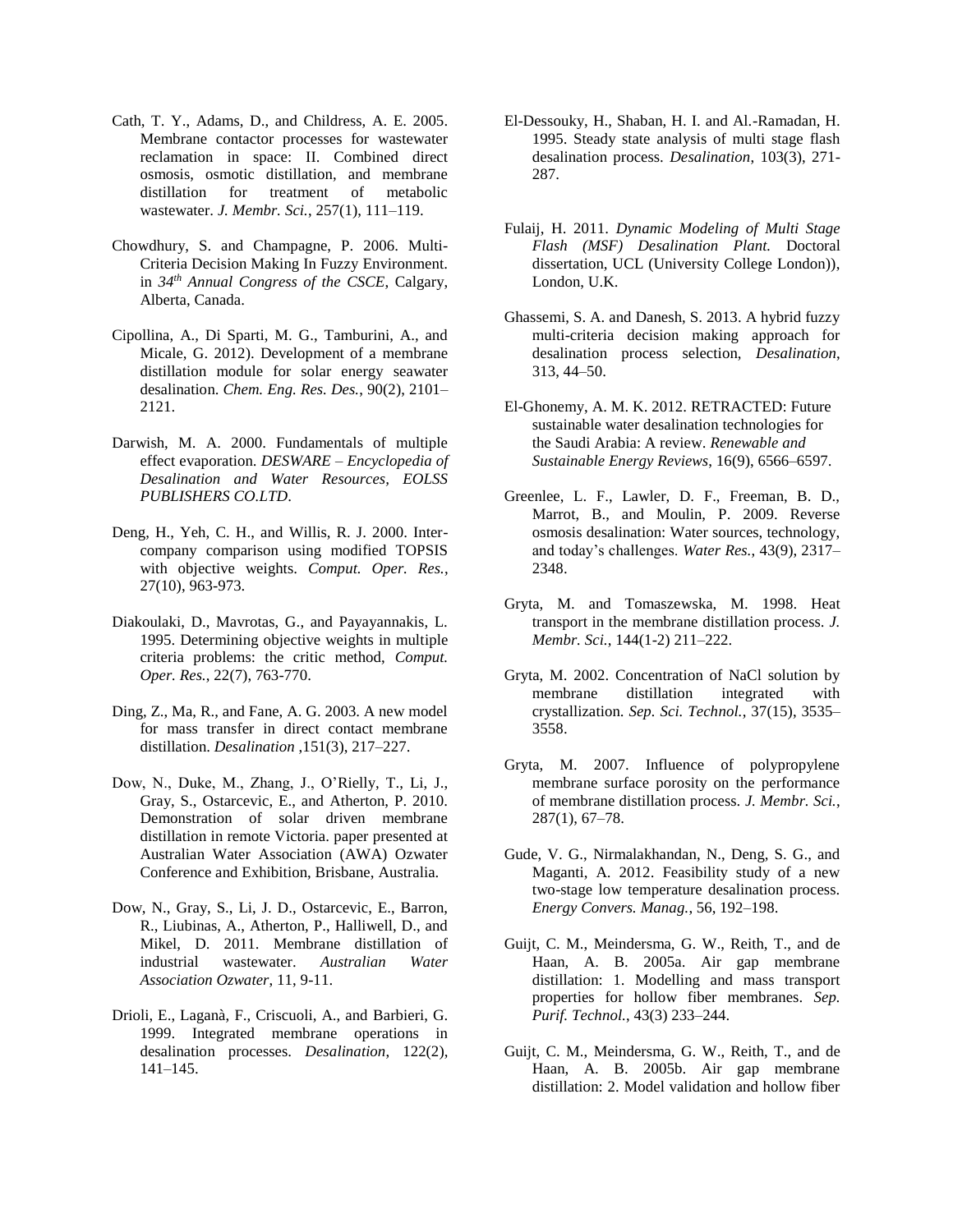module performance analysis. Sep. Purif. Technol. 43(3), 245–255.

- Hausmann, A., Sanciolo, P., Vasiljevic, T., Ponnampalam, E., Quispe-Chavez, N., Weeks, M., and Duke, M. 2011a. Direct contact membrane distillation of dairy process streams. *Membranes*, 1(1), 48–58.
- Hausmann, A., Sanciolo, P., Vasiljevic, T., Ponnampalam, E., Quispe-Chavez, N., Weeks, M., and Duke, M. 2011b. Membrane distillation in the dairy industry: Process integration and membrane performance. in *Proceedings of International Workshop on Membrane Distillation and Related Technologies*, 4 pp., Ravello, Italy.
- Hausmann, A., Sanciolo, P., Vasiljevic, T., Ponnampalam, E., Quispe-Chavez, N., Weeks, M., and Duke, M. 2012. Integration of membrane distillation into heat paths of industrial processes. *Chem. Eng. J.*, 211, 378– 387.
- He, K., Hwang, H. J., Woo, M. W., and Moon, I. S. 2011. Production of drinking water from saline water by direct contact membrane distillation (DCMD). *J. Ind. Eng. Chem.*, 17(1), 41–48.
- Heinzl, W., Büttner, S., and Lange, G. 2012. Industrialized modules for MED desalination with polymer surfaces. *Desalin. Water Treat.*, 42(1-3), 177–180.
- Helal, A. M. 2005. Once-through and brine recirculation MSF designs – a comparative study. *Desalination*, 171(1), 33–60.
- Hwang, C.-L. and Yoon, K. 1981, Multiple Attribute Decision Making. in *Methods and Applications A State-of-the-Art Survey*, p. 270, Springer-Verlag Berlin Heidelberg.
- Jansen, A., Hanemaaijer, J. H., Assink, J. W., Sonsbeek, E. V., Dotremont, C., and Medevoort, J. V. 2010. Pilot plants prove feasibility of a new desalination technique*. Asian Water*, 26, 22–26.
- Ji, X., Curcio, E., Al. Obaidani, S., Di Profio, G., Fontananova, E., and Drioli, E. 2010. Membrane distillation crystallization of seawater reverse osmosis brines. *Sep. Purif. Technol.*, 71(1), 76– 82.
- Khawaji, A. D., Kutubkhanah, I. K., and Wie, J. M. 2007. A 13.3 MGD seawater RO desalination plant for Yanbu Industrial City. *Desalination*, 203(1-3), 176-188.
- Kim, Y. M., Kim, S. J., Kim, Y. S., Lee, S., Kim, I. S., and Kim, J. H. 2009. Overview of systems engineering approaches for a large-scale seawater desalination plant with a reverse osmosis network. *Desalination*, 238(1-3), 312- 332.
- Klir, G. J. and Yuan, B. 1995. *Fuzzy Sets and Fuzzy Logic: Theory and Applications*. 574 pp., Prentice Hall Inc., New Jersey, USA.
- Lawson, K. W. and Lloyd, D. R. 1996. Membrane distillation. I. Module design and performance evaluation using vacuum membrane distillation. *J. Membr. Sci.*, 120(1), 111–121.
- Lawson, K. W. and Lloyd, D. R. 1997. Membrane distillation. *J. Membr. Sci.*, 124(1), 1–25.
- Lee, Y.K., Park, K.S., Kim, S.H (2002). Identification of inefficiencies in an additive model based IDEA (imprecise data envelopment analysis), J. Comput. Oper. 29 (2002): 1661– 1676.
- Li, D. F. 2005. Multi-attribute decision making models and methods using intuitionistic fuzzy sets. *Journal of Computer and System Sciences*, 70(1), 73–85.
- Li, M. 2010. Minimization of energy in reverse osmosis water desalination using constrained nonlinear optimization. *Ind. Eng. Chem. Res.*, 49(4), 1822–1831.
- Macedonio, F., Curcio, E., and Drioli, E. 2007. Integrated membrane systems for seawater desalination: energetic and exergetic analysis, economic evaluation, experimental study. *Desalination*, 203(1), 260–276.
- Martinetti, C. R., Childress, A. E., and Cath, T. Y. 2009. High recovery of concentrated RO brines using forward osmosis and membrane distillation. *J. Membr. Sci.*, 331(1), 31–39.
- Martinez-Diez, L., Vazquez-Gonzalez, M. I., and Florido-Diaz, F. J. 1998. Study of membrane distillation using channel spacers. *J. Membr. Sci.*, 144(1-2), 45–56.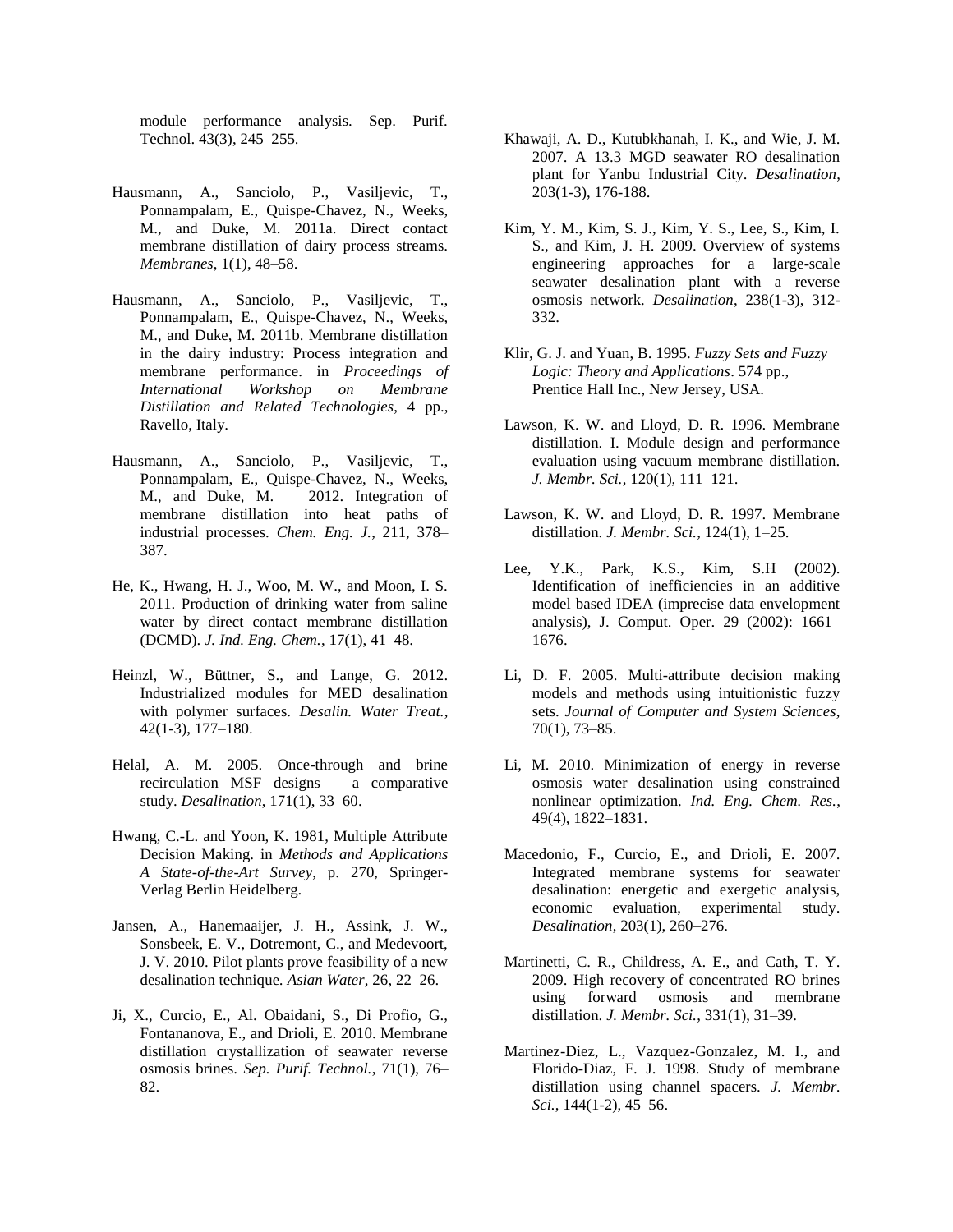- Mohsen, M. S. and Al-Jayyousi, O. R. 1999. Brackish water desalination: an alternative for water supply enhancement in Jordan. *Desalination*, 124(1-3), 163-174.
- Nafey, S., Fath, H. E. S., and Mabrouk, A. A. 2006. Analysis of a new design of multi stage flash mechanical vapor compression (MSF-MVC) desalination process. in *Tenth International Water Technology Conference*, 717 pp., Alexandria, Egypt.
- Nairizi, S. and Janparvar, M. 2004. Mashhad Plain Groundwater Management Under Drought Condition. edited by RCUWM, p. 22, Tehran, Iran. (In Persian).
- Nene, S., Kaur, S., Sumod, K., Joshi, B., and Raghavarao, K. S. M. S. 2002. Membrane distillation for the concentration of raw canesugar syrup and membrane clarified sugarcane juice. *Desalination*, 147(1), 157–160.
- Park, K., Hong, S. Y., Lee, J. W., Kang, K. C., Lee, Y. C., Ha, M., and Lee, J. D. 2011. A new apparatus for seawater desalination by gas hydrate process and removal characteristics of dissolved minerals (Na<sup>+</sup>, Mg<sup>2+</sup>, Ca<sup>2+</sup>, K<sup>+</sup>, B<sup>3+</sup>). *Desalination*, 274(1-3), 91-96.
- Patwardhan, A (2003) "Changing status of urban water bodies and associated health concern in Pune, India". Proceedings of the Third International Conference on Environment and Health, 339-345.
- Perego, C., Bagatin, R., Tagliabue, M., and Vignola, R. 2013. Zeolites and related mesoporous materials for multi-talented environmental solutions. *Microporous Mesoporous Mater.*, 166, 37–49.
- Phattaranawik, J., Jiraratananon, R., Fane, A. G., and Halim, C. 2001. Mass flux enhancement using spacer filled channels in direct contact membrane distillation. *J. Membr. Sci.*, 187(1-2), 193–201.
- Phattaranawik, J., Jiraratananon, R (2001). Direct contact membrane distillation: Effect of mass transfer on heat transfer. J. Membr. Sci. 188: 137–143.
- Phattaranawik, J., Jiraratananon, R., and Fane, A.G. 2003a. Effects of net-type spacers on heat and

mass transfer in direct contact membrane distillation and comparison with ultrafiltration studies. *J. Membr. Sci.*, 217(1-2), 193–206.

- Phattaranawik, J., Jiraratananon, R., and Fane, A. G. 2003b. Heat transport and membrane distillation coefficients in direct contact membrane distillation. *J. Membr. Sci.*, 212(1-2), 177–193.
- Pingli, L., Jia, M., Lixin, X., and Shichang, W. 2005. Recent Progress of Seawater Desalination by Freezing. *Chemical Industry and Engineering Progress*, 24(7), 747-749.
- Roy, B. 1991. The outranking approach and the foundations of ELECTRE methods. *Theor Decis*, 31(1), 49–73.
- Sakai, K., Muroi, T., Ozawa, K., Takesawa, S., Tamura, M., and Nakane, T. 1986. Extraction of solute-free water from blood by membrane distillation. *ASAIO Journal*, 32(1), 397–400.
- Sakai, K., Koyano, T., Muroi, T., and Tamura, M. 1988. Effects of temperature and concentration polarization on water vapour permeability for blood in membrane distillation. *Chem. Eng. J.*, 38(3), B33–B39.
- Salahi, A., Mohammadi, T., Rekabdar, F., Mahdavi, H. 2010. Reverse osmosis of refinery oily wastewater effluents. *Iran J. Environ. Health Sci. Eng.*, 7(5), 413–422.
- Shamsipour, A. A. and Habibi K. 2008. Assessment of Drought Effects on Groundwater (Case study: North plains of Hamedan). in *The Proceedings Conference Drought in Chaharmahal VA Bakhtiari Province and Mitigation Approaches,*  p. 9, ShahreKord University, Iran. (In Persian).
- Shannon, C. E. and Weaver, W. 1949. *The Mathematical Theory of Communication*. 144pp., University of Illinois Press, Illinois, USA.
- Shone, R. D. C. (1987). The freeze desalination of mine waters. J*ournal of the South African institute of mining and metallurgy*, 87(4), 107- 112.
- Skiborowski, M., Mhamdi, A., Korbinian, K., and Wolfgang, M. 2012. Model-based structural optimization of seawater desalination plants. *Desalination*, 292, 30–44.